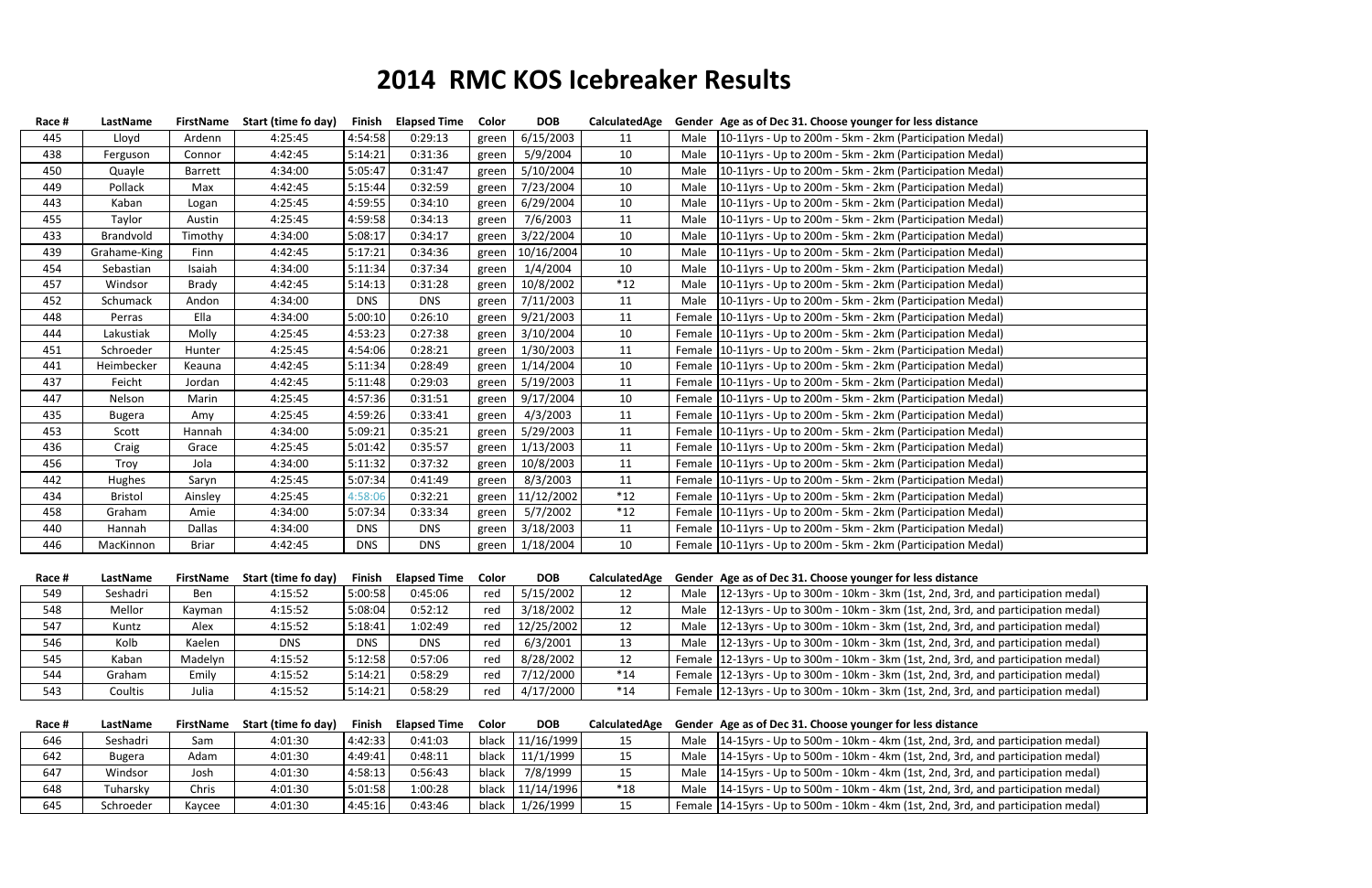| 643 | Graham   | Samantha | 4:01:30    | 4:50:00    | 0:48:30 | black | 4/19/2000 | ᅩ  | Female | $\cdot$ 10km $\cdot$<br>: 14-15yrs - Up to 500m -<br>، - 4km (1st, 2nd,<br>l, 3rd, and participation medal) |
|-----|----------|----------|------------|------------|---------|-------|-----------|----|--------|-------------------------------------------------------------------------------------------------------------|
| 641 | Ash      | Maija    | 4:01:30    | 4:56:49    | 0:55:19 | black | 9/17/2000 | ᅩᆠ |        | - 10km - 4km (1st, 2nd, 3rd, and participation medal)<br>Female   14-15 yrs - Up to 500 m -                 |
| 644 | Gravelle | avlor ،  | <b>DNS</b> | <b>DNS</b> | DNS     | blacl | 3/20/2000 |    | Female | $-10$ km<br>: 14-15yrs - Up to 500m -<br>- 4km (1st, 2nd,<br>l, 3rd, and participation medal)               |

| Race # | LastName    | <b>FirstName</b> | Start (time fo day) | Finish     | <b>Elapsed Time</b> | Color  | <b>DOB</b>          | CalculatedAge | Gender Age as of Dec 31. Choose younger for less distance             |
|--------|-------------|------------------|---------------------|------------|---------------------|--------|---------------------|---------------|-----------------------------------------------------------------------|
| 108    | Giannoutsos | <b>Demetrios</b> | 5:37:59             | 5:48:24    | 0:10:25             | purple | 5/20/2009           |               | Male $ 5$ yrs & under - Up to 25m - 500m - 250m (Participation Medal) |
| 105    | Anderson    | Jesse            | 5:37:59             | 5:50:40    | 0:12:41             | purple | 11/8/2009           |               | Male $ 5$ yrs & under - Up to 25m - 500m - 250m (Participation Medal) |
| 107    | Gerspacher  | Tyson            | 5:37:59             | 5:50:46    | 0:12:47             |        | purple 11/16/2009   |               | Male $ 5$ yrs & under - Up to 25m - 500m - 250m (Participation Medal) |
| 110    | Knudsen     | Kai              | 5:37:59             | 5:53:36    | 0:15:37             |        | purple 2/11/2010    |               | Male $ 5$ yrs & under - Up to 25m - 500m - 250m (Participation Medal) |
| 111    | Lloyd       | Marek            | 5:37:59             | 5:47:22    | 0:09:23             |        | purple 11/17/2008   | *6            | Male $ 5$ yrs & under - Up to 25m - 500m - 250m (Participation Medal) |
| 113    | Zevin       | Nelson           | 5:37:59             | 5:49:44    | 0:11:45             |        | purple 12/31/2008   | $*6$          | Male $ 5$ yrs & under - Up to 25m - 500m - 250m (Participation Medal) |
| 112    | McGrath     | Peter            | 5:37:59             | 5:51:01    | 0:13:02             |        | purple 11/22/2008   | $*6$          | Male   5yrs & under - Up to 25m - 500m - 250m (Participation Medal)   |
| 109    | Herranen    | <b>Brooke</b>    | 5:37:59             | 5:48:54    | 0:10:55             |        | purple 11/20/2009   |               | Female 5yrs & under - Up to 25m - 500m - 250m (Participation Medal)   |
| 106    | Faris       | Piper            | 5:37:59             | <b>DNS</b> | <b>DNS</b>          |        | purple   10/22/2008 | *6            | Female 5yrs & under - Up to 25m - 500m - 250m (Participation Medal)   |

| 6/4/2007<br>0:15:30<br>yellow<br>243<br>5:32:00<br>5:47:30<br>Male  6-7yrs - Up to 50m - 1.5km - 500m (Participation Medal)<br>Platt<br>Liam<br>0:17:25<br>$\overline{7}$<br>5:32:00<br>5:49:25<br>yellow<br>1/18/2007<br>6-7yrs - Up to 50m - 1.5km - 500m (Participation Medal)<br>247<br><b>Sterling</b><br>Landon<br>Male<br>3/6/2008<br>5:32:00<br>5:49:46<br>0:17:46<br>yellow<br>6<br>Regehr<br>Burke<br>Male  6-7yrs - Up to 50m - 1.5km - 500m (Participation Medal)<br>245<br>8/22/2007<br>5:50:08<br>0:18:08<br>$\overline{7}$<br>224<br>Anderson<br>Riess<br>5:32:00<br>yellow<br>6-7yrs - Up to 50m - 1.5km - 500m (Participation Medal)<br>Male<br>yellow 4/12/2008<br>6<br>5:39:02<br>0:18:18<br>237<br>Medloski<br>5:20:44<br>Male<br>6-7yrs - Up to 50m - 1.5km - 500m (Participation Medal)<br>Tanner<br>6<br>0:18:46<br>11/7/2008<br>5:39:30<br>6-7yrs - Up to 50m - 1.5km - 500m (Participation Medal)<br>235<br>MacKinnon<br><b>Brett</b><br>5:20:44<br>yellow  <br>Male<br>$\overline{7}$<br>0:19:13<br>yellow 5/22/2007<br>231<br>5:32:00<br>5:51:13<br>6-7yrs - Up to 50m - 1.5km - 500m (Participation Medal)<br>Giannoutsos<br>Spyridon<br>Male<br>4/7/2008<br>0:19:31<br>yellow<br>6<br>5:32:00<br>5:51:31<br>6-7yrs - Up to 50m - 1.5km - 500m (Participation Medal)<br>248<br>Tresek<br>Male<br>Owen<br>6<br>Kiefer<br>5:47:57<br>0:21:46<br>6/25/2008<br>6-7yrs - Up to 50m - 1.5km - 500m (Participation Medal)<br>234<br>Xander<br>5:26:11<br>yellow  <br>Male<br>yellow 12/31/2007<br>5:42:48<br>0:22:04<br>7<br>228<br>Fuchs<br>Noah<br>5:20:44<br>Male  6-7yrs - Up to 50m - 1.5km - 500m (Participation Medal) |  |
|----------------------------------------------------------------------------------------------------------------------------------------------------------------------------------------------------------------------------------------------------------------------------------------------------------------------------------------------------------------------------------------------------------------------------------------------------------------------------------------------------------------------------------------------------------------------------------------------------------------------------------------------------------------------------------------------------------------------------------------------------------------------------------------------------------------------------------------------------------------------------------------------------------------------------------------------------------------------------------------------------------------------------------------------------------------------------------------------------------------------------------------------------------------------------------------------------------------------------------------------------------------------------------------------------------------------------------------------------------------------------------------------------------------------------------------------------------------------------------------------------------------------------------------------------------------------------------------------------------------------------------------------------|--|
|                                                                                                                                                                                                                                                                                                                                                                                                                                                                                                                                                                                                                                                                                                                                                                                                                                                                                                                                                                                                                                                                                                                                                                                                                                                                                                                                                                                                                                                                                                                                                                                                                                                    |  |
|                                                                                                                                                                                                                                                                                                                                                                                                                                                                                                                                                                                                                                                                                                                                                                                                                                                                                                                                                                                                                                                                                                                                                                                                                                                                                                                                                                                                                                                                                                                                                                                                                                                    |  |
|                                                                                                                                                                                                                                                                                                                                                                                                                                                                                                                                                                                                                                                                                                                                                                                                                                                                                                                                                                                                                                                                                                                                                                                                                                                                                                                                                                                                                                                                                                                                                                                                                                                    |  |
|                                                                                                                                                                                                                                                                                                                                                                                                                                                                                                                                                                                                                                                                                                                                                                                                                                                                                                                                                                                                                                                                                                                                                                                                                                                                                                                                                                                                                                                                                                                                                                                                                                                    |  |
|                                                                                                                                                                                                                                                                                                                                                                                                                                                                                                                                                                                                                                                                                                                                                                                                                                                                                                                                                                                                                                                                                                                                                                                                                                                                                                                                                                                                                                                                                                                                                                                                                                                    |  |
|                                                                                                                                                                                                                                                                                                                                                                                                                                                                                                                                                                                                                                                                                                                                                                                                                                                                                                                                                                                                                                                                                                                                                                                                                                                                                                                                                                                                                                                                                                                                                                                                                                                    |  |
|                                                                                                                                                                                                                                                                                                                                                                                                                                                                                                                                                                                                                                                                                                                                                                                                                                                                                                                                                                                                                                                                                                                                                                                                                                                                                                                                                                                                                                                                                                                                                                                                                                                    |  |
|                                                                                                                                                                                                                                                                                                                                                                                                                                                                                                                                                                                                                                                                                                                                                                                                                                                                                                                                                                                                                                                                                                                                                                                                                                                                                                                                                                                                                                                                                                                                                                                                                                                    |  |
|                                                                                                                                                                                                                                                                                                                                                                                                                                                                                                                                                                                                                                                                                                                                                                                                                                                                                                                                                                                                                                                                                                                                                                                                                                                                                                                                                                                                                                                                                                                                                                                                                                                    |  |
|                                                                                                                                                                                                                                                                                                                                                                                                                                                                                                                                                                                                                                                                                                                                                                                                                                                                                                                                                                                                                                                                                                                                                                                                                                                                                                                                                                                                                                                                                                                                                                                                                                                    |  |
| 6<br>5:48:58<br>0:22:47<br>yellow 10/11/2008<br>6-7yrs - Up to 50m - 1.5km - 500m (Participation Medal)<br>236<br>5:26:11<br>Male<br>McMurray<br>Isaac                                                                                                                                                                                                                                                                                                                                                                                                                                                                                                                                                                                                                                                                                                                                                                                                                                                                                                                                                                                                                                                                                                                                                                                                                                                                                                                                                                                                                                                                                             |  |
| *8<br>5:35:20<br>0:14:36<br>yellow   12/10/2006  <br>242<br>Treysen<br>5:20:44<br>Male<br>6-7yrs - Up to 50m - 1.5km - 500m (Participation Medal)<br>Perras                                                                                                                                                                                                                                                                                                                                                                                                                                                                                                                                                                                                                                                                                                                                                                                                                                                                                                                                                                                                                                                                                                                                                                                                                                                                                                                                                                                                                                                                                        |  |
| *8<br>yellow 9/20/2006<br>5:47:38<br>0:15:38<br>6-7yrs - Up to 50m - 1.5km - 500m (Participation Medal)<br>241<br>Nelson<br>5:32:00<br>Male<br>Finnigan                                                                                                                                                                                                                                                                                                                                                                                                                                                                                                                                                                                                                                                                                                                                                                                                                                                                                                                                                                                                                                                                                                                                                                                                                                                                                                                                                                                                                                                                                            |  |
| *8<br>yellow 3/22/2006<br>0:18:10<br>5:26:11<br>5:44:21<br>6-7yrs - Up to 50m - 1.5km - 500m (Participation Medal)<br>244<br>Riley<br>Male<br>Regehr                                                                                                                                                                                                                                                                                                                                                                                                                                                                                                                                                                                                                                                                                                                                                                                                                                                                                                                                                                                                                                                                                                                                                                                                                                                                                                                                                                                                                                                                                               |  |
| 7/18/2007<br>$\overline{7}$<br><b>DNS</b><br><b>DNS</b><br><b>DNS</b><br>yellow<br>Male  6-7yrs - Up to 50m - 1.5km - 500m (Participation Medal)<br>238<br>Moroz<br>Luke                                                                                                                                                                                                                                                                                                                                                                                                                                                                                                                                                                                                                                                                                                                                                                                                                                                                                                                                                                                                                                                                                                                                                                                                                                                                                                                                                                                                                                                                           |  |
| 4/9/2007<br>$\overline{7}$<br>5:35:39<br>0:14:55<br>Female   6-7 yrs - Up to 50 m - 1.5 km - 500 m (Participation Medal)<br>229<br>Gdanski<br>5:20:44<br>yellow<br>Madison                                                                                                                                                                                                                                                                                                                                                                                                                                                                                                                                                                                                                                                                                                                                                                                                                                                                                                                                                                                                                                                                                                                                                                                                                                                                                                                                                                                                                                                                         |  |
| 12/1/2007<br>5:35:52<br>0:15:08<br>$\overline{7}$<br>232<br>Heimbecker<br>5:20:44<br>yellow<br>Female 6-7yrs - Up to 50m - 1.5km - 500m (Participation Medal)<br>Brodie                                                                                                                                                                                                                                                                                                                                                                                                                                                                                                                                                                                                                                                                                                                                                                                                                                                                                                                                                                                                                                                                                                                                                                                                                                                                                                                                                                                                                                                                            |  |
| 4/26/2007<br>5:38:39<br>0:17:55<br>$\overline{7}$<br>Female 6-7yrs - Up to 50m - 1.5km - 500m (Participation Medal)<br>226<br>Crichlow<br>5:20:44<br>yellow<br>Natasha                                                                                                                                                                                                                                                                                                                                                                                                                                                                                                                                                                                                                                                                                                                                                                                                                                                                                                                                                                                                                                                                                                                                                                                                                                                                                                                                                                                                                                                                             |  |
| 7/30/2007<br>$\overline{7}$<br>5:50:50<br>0:18:50<br>225<br>5:32:00<br>yellow  <br>Female 6-7yrs - Up to 50m - 1.5km - 500m (Participation Medal)<br>Bonyai<br>Ava                                                                                                                                                                                                                                                                                                                                                                                                                                                                                                                                                                                                                                                                                                                                                                                                                                                                                                                                                                                                                                                                                                                                                                                                                                                                                                                                                                                                                                                                                 |  |
| $\overline{7}$<br>5:52:31<br>0:20:31<br>7/22/2007<br>Female 6-7yrs - Up to 50m - 1.5km - 500m (Participation Medal)<br>246<br>5:32:00<br>yellow<br>Soutar<br>Emma                                                                                                                                                                                                                                                                                                                                                                                                                                                                                                                                                                                                                                                                                                                                                                                                                                                                                                                                                                                                                                                                                                                                                                                                                                                                                                                                                                                                                                                                                  |  |
| $\overline{7}$<br>5/7/2007<br>5:42:12<br>0:21:28<br>yellow<br>233<br>5:20:44<br>Female 6-7yrs - Up to 50m - 1.5km - 500m (Participation Medal)<br>Johnson<br>Jordyn                                                                                                                                                                                                                                                                                                                                                                                                                                                                                                                                                                                                                                                                                                                                                                                                                                                                                                                                                                                                                                                                                                                                                                                                                                                                                                                                                                                                                                                                                |  |
| $\overline{7}$<br>yellow<br>1/27/2007<br>230<br>Gerspacher<br>5:26:11<br>5:47:50<br>0:21:39<br>Female 6-7yrs - Up to 50m - 1.5km - 500m (Participation Medal)<br>Elyssa                                                                                                                                                                                                                                                                                                                                                                                                                                                                                                                                                                                                                                                                                                                                                                                                                                                                                                                                                                                                                                                                                                                                                                                                                                                                                                                                                                                                                                                                            |  |
| $\overline{7}$<br>0:23:27<br>12/6/2007<br>240<br>Markella<br>5:26:11<br>5:49:38<br>yellow<br>Female 6-7yrs - Up to 50m - 1.5km - 500m (Participation Medal)<br>Nagel                                                                                                                                                                                                                                                                                                                                                                                                                                                                                                                                                                                                                                                                                                                                                                                                                                                                                                                                                                                                                                                                                                                                                                                                                                                                                                                                                                                                                                                                               |  |
| $^*8$<br>0:19:11<br>6/14/2006<br>239<br>Paraskevi<br>5:26:11<br>5:45:22<br>yellow<br>Female 6-7yrs - Up to 50m - 1.5km - 500m (Participation Medal)<br>Nagel                                                                                                                                                                                                                                                                                                                                                                                                                                                                                                                                                                                                                                                                                                                                                                                                                                                                                                                                                                                                                                                                                                                                                                                                                                                                                                                                                                                                                                                                                       |  |
| ٠9<br>9/3/2005<br>227<br>0:20:02<br>Female 6-7yrs - Up to 50m - 1.5km - 500m (Participation Medal)<br>5:26:11<br>5:46:13<br>yellow<br>Dedman<br>Parker                                                                                                                                                                                                                                                                                                                                                                                                                                                                                                                                                                                                                                                                                                                                                                                                                                                                                                                                                                                                                                                                                                                                                                                                                                                                                                                                                                                                                                                                                             |  |

| Race # | LastName  | <b>FirstName</b> | <b>Start (time fo day)</b> | Finish  | <b>Elapsed Time</b> | Color | <b>DOB</b> | CalculatedAge | Gender Age as of Dec 31. Choose younger for less distance   |
|--------|-----------|------------------|----------------------------|---------|---------------------|-------|------------|---------------|-------------------------------------------------------------|
| 357    | Lloyd     | Tayen            | 5:11:20                    | 5:34:34 | 0:23:14             | blue  | 6/15/2005  |               | Male  8-9yrs - Up to 100m - 5km - 1km (Participation Medal) |
| 358    | MacKinnon | Drew             | 5:04:04                    | 5:27:52 | 0:23:48             | blue  | 9/3/2005   |               | Male 8-9yrs - Up to 100m - 5km - 1km (Participation Medal)  |
| 344    | Crichlow  | Elias            | 4:50:57                    | 5:15:01 | 0:24:04             | blue  | 4/20/2005  |               | Male 8-9yrs - Up to 100m - 5km - 1km (Participation Medal)  |
| 341    | Bristol   | Henry            | 4:58:33                    | 5:24:26 | 0:25:53             | blue  | 1/31/2006  |               | Male 8-9yrs - Up to 100m - 5km - 1km (Participation Medal)  |